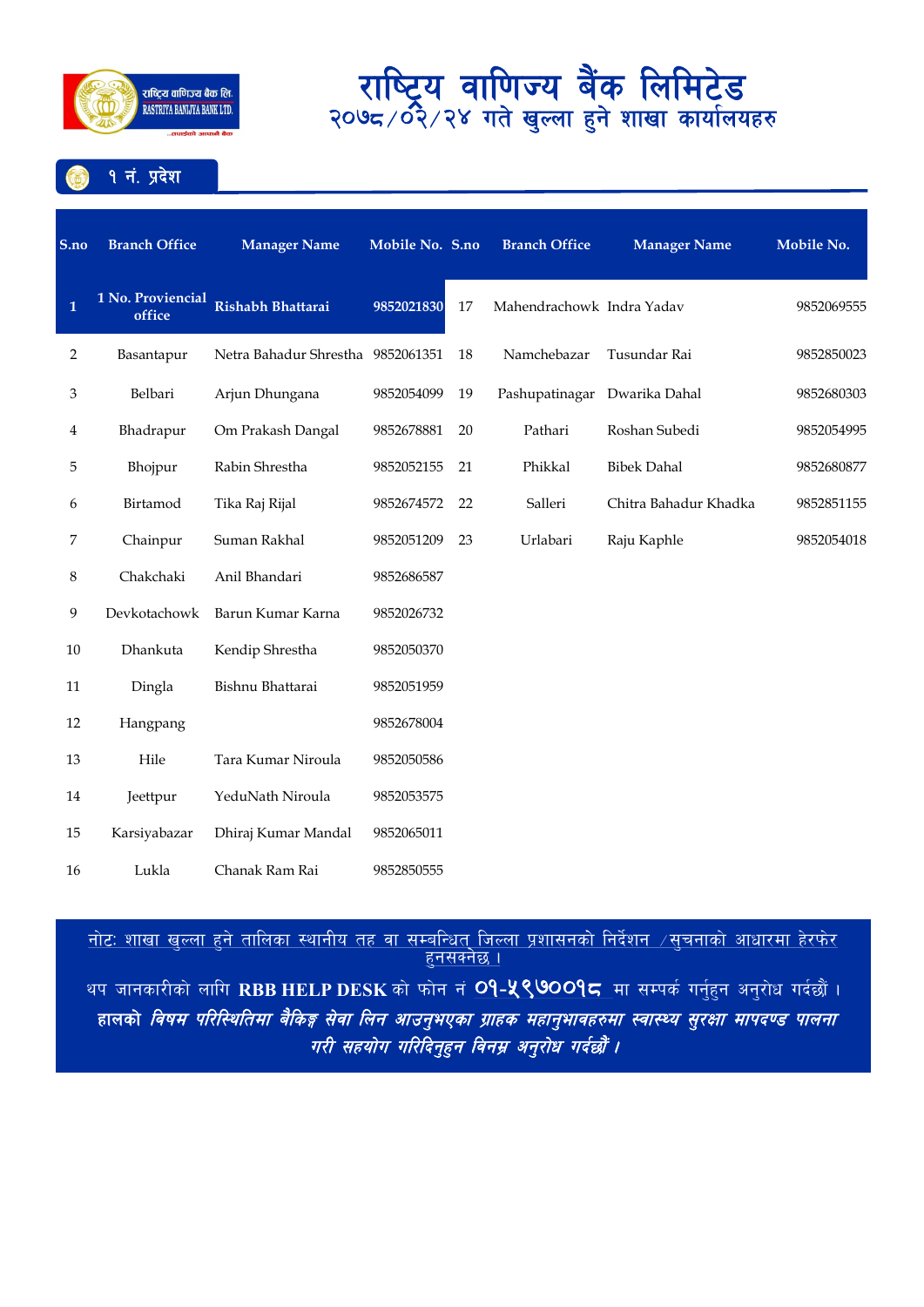

### **S.no Branch Office Manager Name Mobile No. S.no Branch Office Manager Name Mobile No. 1 2 No Provincial Office Bishwo Gyawali <sup>9855021109</sup>** <sup>8</sup> Mirchaiya Krishna Deo Goshain <sup>9852832523</sup> 2 Balara Pawan Kumar Kushwah 9855040494 9 Pokhariya Dharmendra Chaudhari 9855011023 <sup>3</sup> Bardibas Lal Bahadur Thokar <sup>9854030021</sup> <sup>10</sup> Shreepur Ishwori Prashad 9855025237 4 Barhathawa Suresh Khatiwada 9854037504 11 Siraha Kamalesh Jha 9852832295 5 Birgunj Ranjan Upreti 9855022860 6 Jaleshwor Shivshankar Yadav 9854030494 7 Lalbandi Rom Prasad Silwal 9854035801

<u>नोटः शाखा खुल्ला हुने तालिका स्थानीय तह वा सम्बन्धित् जिल्ला प्रशासनको निर्देशन  $\neq$ सूचनाको आधारमा हेरफेर</u> <u>हनसक्नेछ ।</u>

थप जानकारीको लागि RBB HELP DESK को फोन नं **09-५९७009८** मा सम्पर्क गर्नुहन अनुरोध गर्दछौं । हालको *विषम परिस्थितिमा बैकिङ्ग सेवा लिन आउनुभएका ग्राहक महानुभावहरुमा स्वास्थ्य सुरक्षा मापदण्ड पालना* u/L ;xof]u ul/lbg"x"g ljgd| cg"/f]w ub{%f}+ .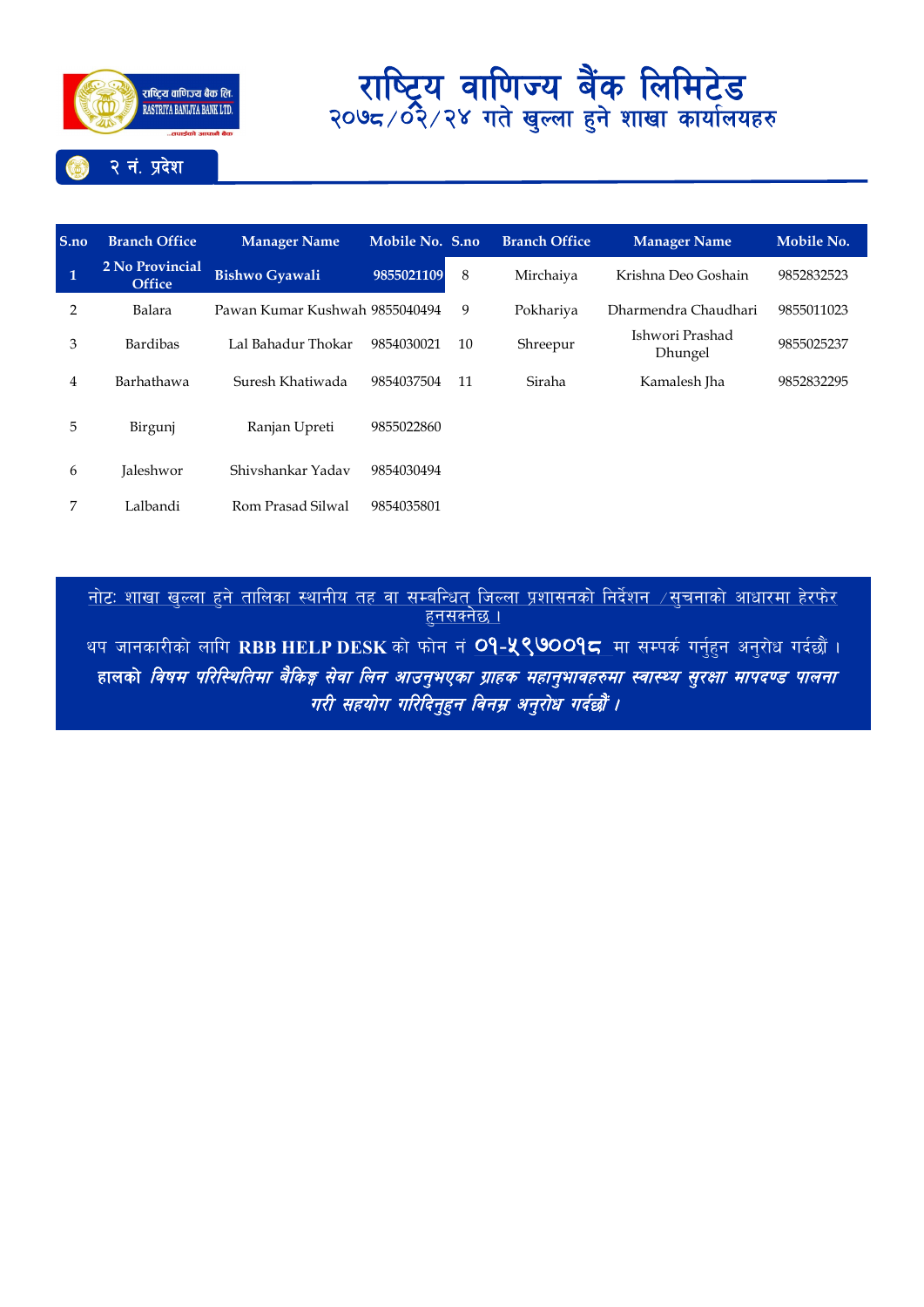

### बागमती प्रदेश

### काठमाण्डौ उपत्यका बाहिरका शाखा कार्यालयहरु

| S.no | <b>Branch Office</b>                        | Manager                   | Mobile No. | S.no | <b>Branch Office</b> | <b>Manager</b>           | Mobile No. |
|------|---------------------------------------------|---------------------------|------------|------|----------------------|--------------------------|------------|
| 1    | <b>Bagmati</b><br><b>Proventcial Office</b> | <b>Sony Shrestha</b>      | 9851237410 | 7    | Kalikasthan          | Dambar Bahadur<br>Rokaya | 9851242129 |
| 2    | Banepa                                      | Dinesh Kumar Rai          | 9851225814 | 8    | Manthali             | Rameshwor Ghimire        | 9854040056 |
| 3    | <b>Bhakundebesi</b>                         | Sujan Kumar Dhakal        | 9851120154 | 9    | Netrawati            | Raju Baram               | 9851313155 |
| 4    | Bidur                                       | Rima Shrestha             | 9851251500 | 10   | Sindhuli             | Khil Raj Bhattrai        | 9854041155 |
| 5    | <b>Dhading</b>                              | Anirudra Upadhaya         | 9851119964 |      |                      |                          |            |
| 6    | Jalbire                                     | Prakash Prasad<br>Sedhain | 9851113800 |      |                      |                          |            |

<u>नोटः शाखा खल्ला हने तालिका स्थानीय तह वा सम्बन्धित जिल्ला प्रशासनको निर्देशन  $\neq$ सूचनाको आधारमा हेरफेर</u> <u>हनसक्नेछ ।</u>

थप जानकारीको लागि RBB HELP DESK को फोन नं <mark>O9-५९७OO9८</mark> मा सम्पर्क गर्नुहुन अनुरोध गर्दछौं । हालको *विषम परिस्थितिमा बैकिङ्ग सेवा लिन आउनुभएका ग्राहक महानुभावहरुमा स्वास्थ्य सुरक्षा मापदण्ड पालना* गरी सहयोग गरिदिनुहुन विनम्र अनुरोध गर्दछौँ ।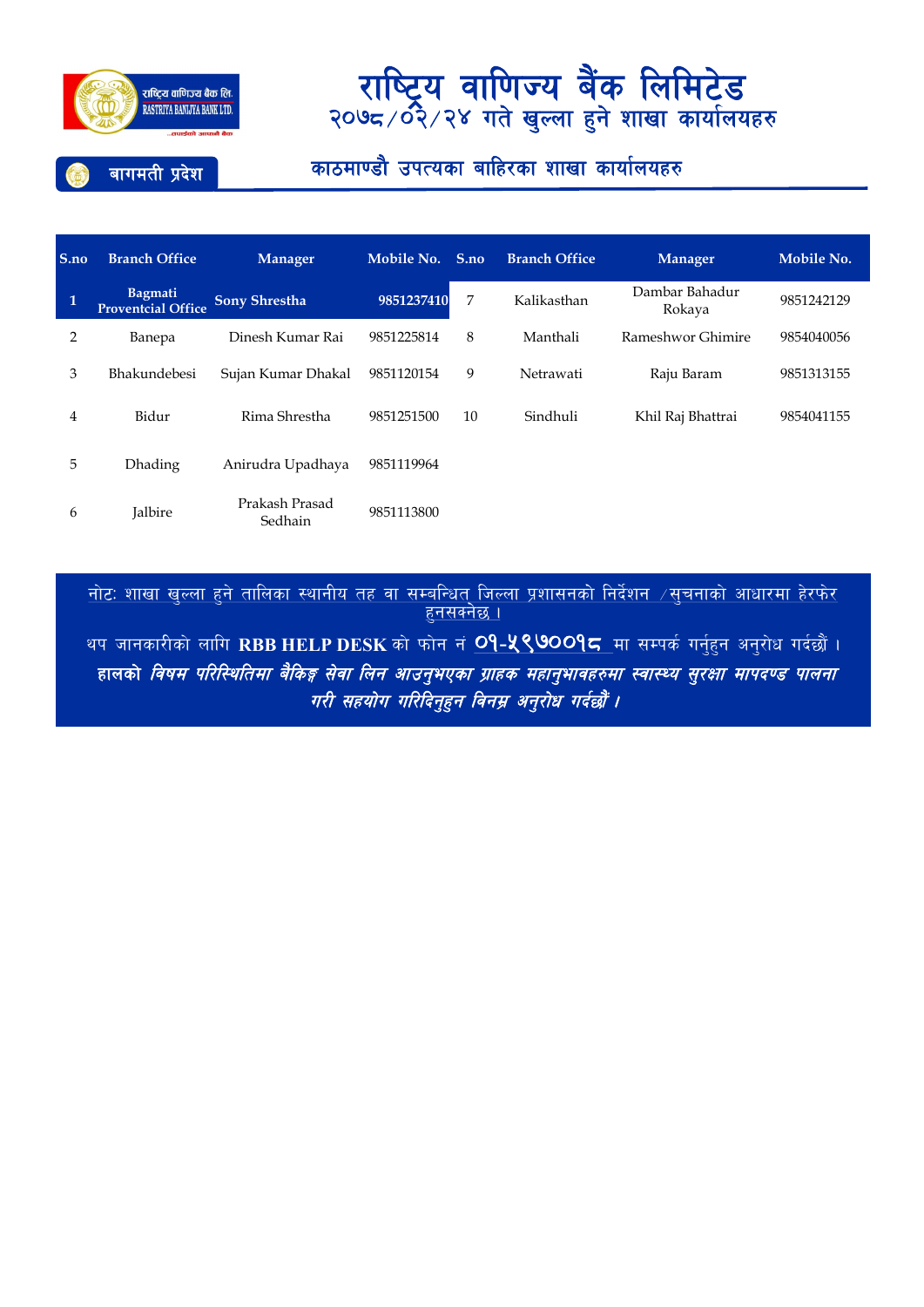# राष्ट्रिय वाणिज्य वैंक लि.को

राष्ट्रिय वाणिज्य बैंक लि RASTRIYA BANLJYA BANK LTD.

काठमाण्डौ उपत्यकामा खुल्ने शाखा कार्यालयहरु

आईतबार २०७८/०२/२३ सोमबार 2078÷02÷24 मंगलबार २०७८/०२/२५ बुधबार २०७८/०२/२६ विहिबार <mark>२०७द</mark> ⁄ ०२ ⁄ २७ शुक्रबार २०७८/०२/२८ गौशाला ९८४११२४११८ टेक् ९८५११२५७ बौद्ध ९८४११२७९५४ ठमेल ९८५११२६४४ मुख्य शाखा कार्यालय, विशालबजार ९८५१२४६७३५ नक्शाल ९८४११२५०३९ भोटाहिटी ९८५११२५०८४ पुतलीसडक ९८५११२४६९४ वानेश्वर १८५११२५०८८ बालाजु ९८५१२४५६२८ दरवारमार्ग ९८५१२७३९९३ कोटेश्वर ९८४११९५६२६ कलंकी ९८४११२५१६२ महाराजगञ्ज ९८४११२४०९१ मैतिदेवी ९८४११२५१ स्वयम्भु १८४११७४०२४ बुढानीलकण्ठ ९८५११२६२२२ टोखा ९८५१२५४१६३ पुल्चोक ९८५११२५२ भैसेपाटी ९८५११९३१४९ ललितपुर,लगनखेल ९८५१२४७३९१ पुल्चोक ९८५११२५२ ललितपुर,लगनखेल ९८५१२४७३९१ लुभु ९८४११५१३५५ सुर्यविनायक ९८५१११९७६७ ਠਿਸੀ ९८४११२५१ सानोठिमी ९८५१०७८३३२ सुर्यबिनायक ९८५१११९७६७ ਠਿਸੀ ९८४११२५१४ सानोठिमी ९८५१०७८३३२

## <u>कारोबार समय विहान आईतबार - बिहिबार १० बजे देखि २ बजे सम्म</u> <u>शूक्रबार १० बजे देखि १ बजे सम्म</u>

<u>साथै बैंकको उपत्यका बाहिरको शाखाहरुको हकमा, शाखा खल्ने दिन र समय स्थानीय तह वा सम्बन्धित जिल्ला</u> <u>प्रशासनको निर्देशन ⁄ सुचनाको आधारमा खुल्ने व्यहोरा सम्पूर्ण ग्राहक महानुभावहरुमा जानकारी गराउदछौं ।</u>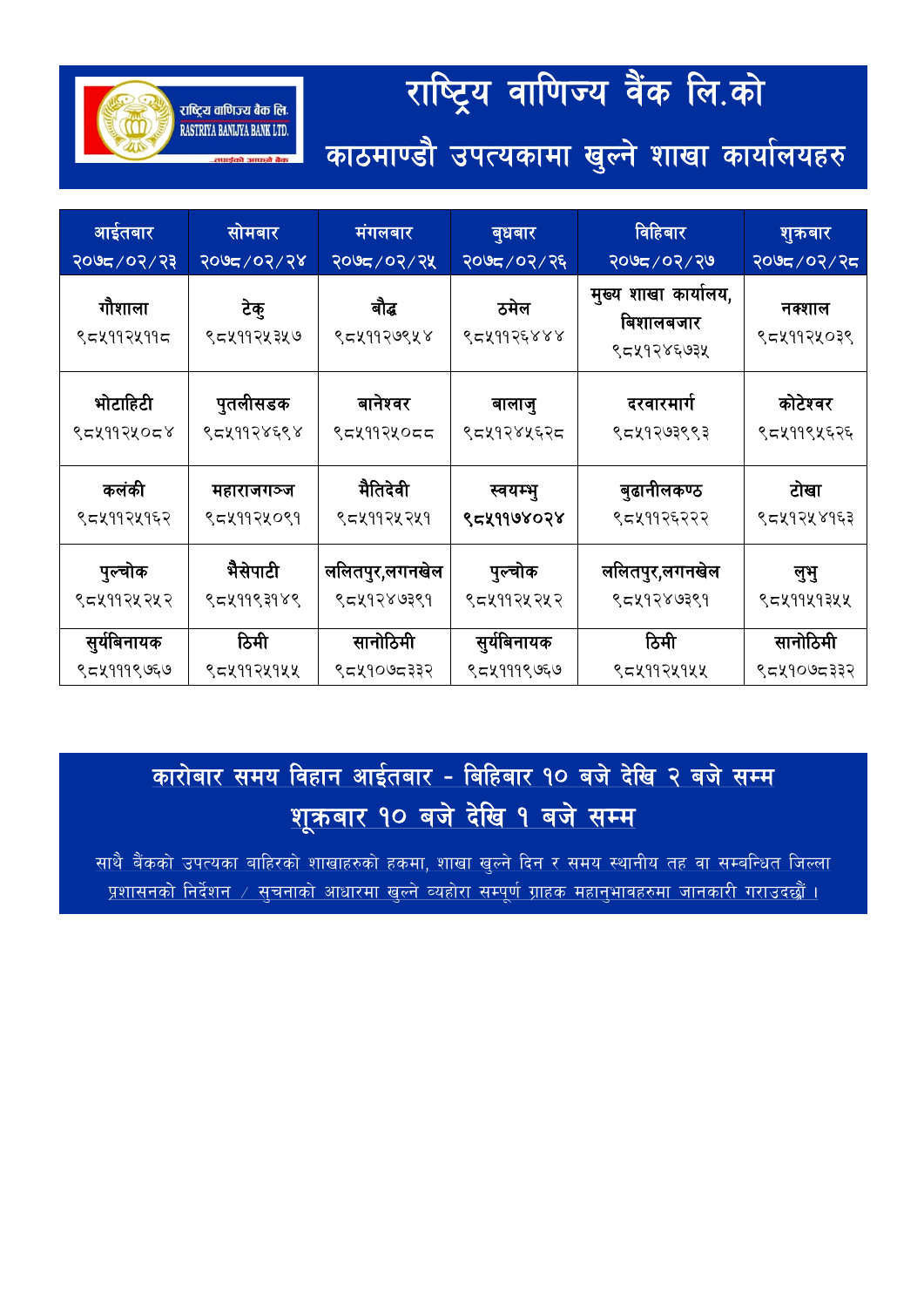

## राष्ट्रिय वाणिज्य बक लिमिटड<br>"पुलि अधिको पुल्क रो शास सार्कि २०७८/०२/२४ गत खुल्ला हुन शाखा कायालयहरु

गण्डकी प्रदेश

| S.no | <b>Branch Office</b>                | <b>Manager Name</b>    | Mobile No. S.no |   | <b>Branch Office</b> | <b>Manager Name</b>     | Mobile No. |
|------|-------------------------------------|------------------------|-----------------|---|----------------------|-------------------------|------------|
| 1    | Gandaki Proviceial<br><b>Office</b> | <b>Pramod Adhikari</b> | 9856024883      | 7 | Lunkhu Deurali       | Sandeep Poudel          | 9857628444 |
| 2    | Aarughat                            | Kabiraj Bhandari       | 9751013536      | 8 | Manang               | Santosh Kumar<br>Thakur | 9856049184 |
| 3    | <b>Bhachhek</b>                     | Sanjaya Tikhatari      | 9856040311      |   | Patichour            | Prem Prasad<br>Subedi   | 9857628354 |
| 4    | Chame                               | Prem Prasad Devkota    | 066-440343      |   | Phalebas             | Toran Bahadur<br>B.K.   | 9857628354 |
| 5    | Gaidakot                            | Krishna Panthi         | 9855052335      |   | Prithwichowk         | Ram Prashad<br>Sharma   | 9856031302 |
| 6    | Kusma                               | Nawaraj Dhungana       | 9857622655      |   | Tangikot             | Nirmal Subedi           | 9857086300 |

<u>नोटः शाखा खुल्ला हुने तालिका स्थानीय तह वा सम्बन्धित् जिल्ला प्रशासनको निर्देशन  $\neq$ सुचनाको आधारमा हेरफेर </u> हनसक्नेछ ।

थप जानकारीको लागि RBB HELP DESK को फोन नं <mark>O9-<mark>५९७</mark>00<mark>9८</mark> मा सम्पर्क गर्नुहुन अनुरोध गर्दछौं ।</mark> हालको *विषम परिस्थितिमा बैकिङ्ग सेवा लिन आउनुभएका ग्राहक महानुभावहरुमा स्वास्थ्य सुरक्षा मापदण्ड पालना* गरी सहयोग गरिदिनुहन विनम्र अनुरोध गर्दछौं ।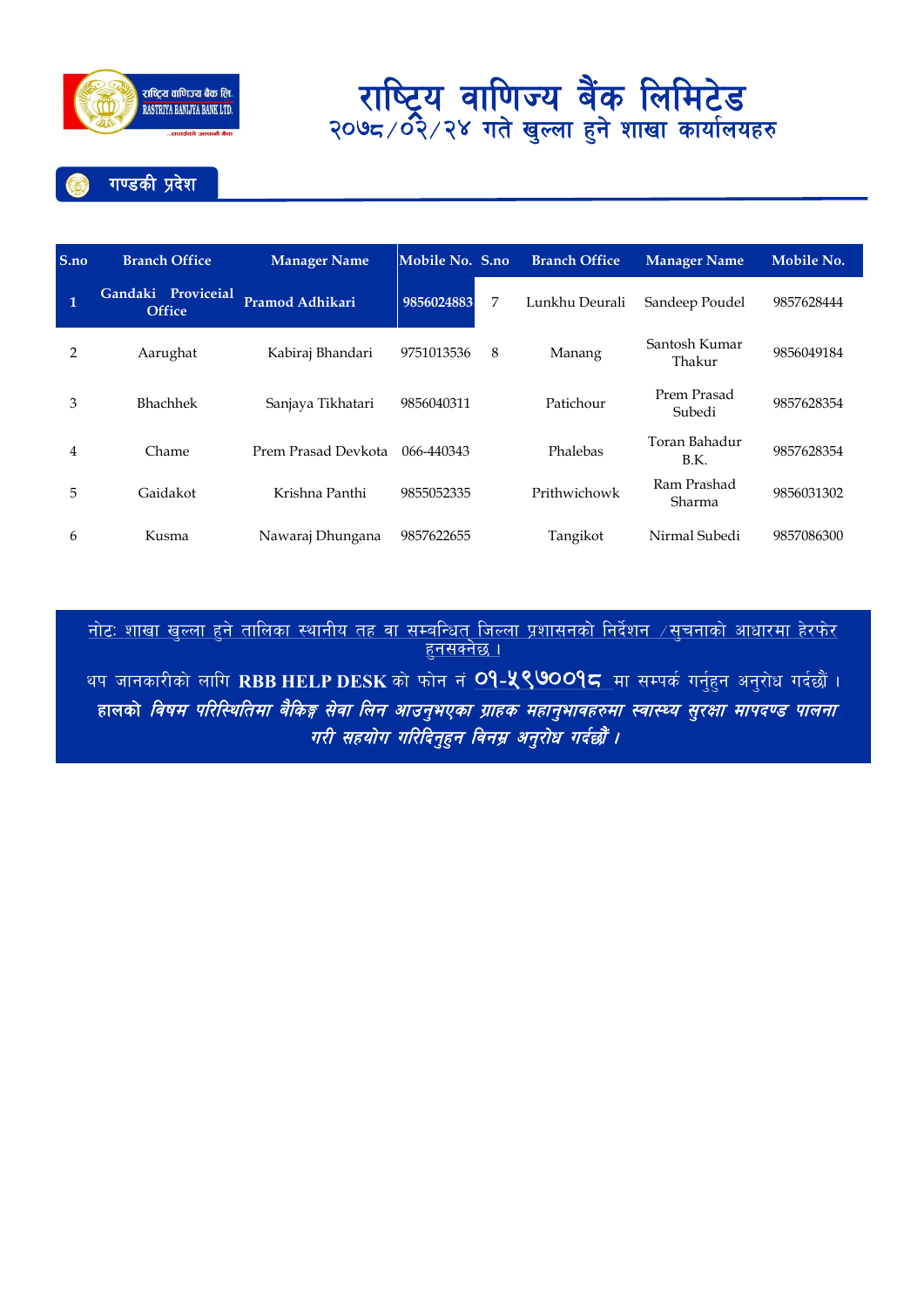

लुम्बिनी प्रदेश

| S.no         | <b>Branch Office</b>                | <b>Manager Name</b>                         | Mobile No. S.no |    | <b>Branch Office</b>           | <b>Manager Name</b>       | Mobile No. |
|--------------|-------------------------------------|---------------------------------------------|-----------------|----|--------------------------------|---------------------------|------------|
| $\mathbf{1}$ | Lumbini Provincial<br><b>Office</b> | Ananda Subedi                               | 9858020564      | 12 | Palpa                          | Parash Mani Ghimire       | 9857060994 |
| 2            | Aryabhanjyang                       | Narayan Bahadur Bajra- 9857060350<br>charya |                 | 13 | Purtighat                      | Arjun Prasad Aryal        | 9857071328 |
| 3            | Bansgadhi                           | Dhurba Kumar Tharu                          | 9858040092      | 14 | Ramnagarbazar                  | Bishnu Prasad<br>Pokahrel | 9857033336 |
| 4            | Bhurigaun                           | Tul Bahadur Sunar                           | 9858024385      | 15 | Rampur                         | Santosh Gupta             | 9857062075 |
| 5            | Chandrauta                          | Gopal Prasad Neupane 9857014590             |                 | 16 | Ridibazaar                     | Indra Bd. Thapa           | 9857068126 |
| 6            | Gulariya                            | Suman Bashyal                               | 9858024155      | 17 | Sukkhabandargaha<br>Bhairahawa | Him Lal Khanal            | 9857024349 |
| 7            | Gulmi                               | Gunanidhi Bhusal                            | 9857061560      | 18 | Surajpura                      | Arjun Raj Kafle           | 9857016326 |
| 8            | Harthok                             | Gayatree Karki                              | 9857065841      | 19 | Thada                          | Krishna Prasad<br>Acharya | 9857066511 |
| 9            | Holeri                              | Mun Bahadur Budha                           | 9857822431      | 20 | Tribhuwanchowk                 | Tej Prasad Acharya        | 9858032555 |
| 10           | Kohalpur                            | Dadhi Ram Acharya                           | 9858023475      | 21 | Rolpa                          | <b>Bishnu Gaire</b>       | 086-440308 |
| 11           | Kotihawa                            | Anjali Khanal                               | 9857035339      |    |                                |                           |            |

<u>नाटः शाखा खुल्ला हुन ताालका स्थानाय तह वा सम्बान्धत् जिल्ला प्रशासनका निदशन ⁄सुचनाका आधारमा हरफर</u> । <u>हुनसक्नछ ।</u>

थप जानकारीको लागि RBB HELP DESK को फोन नं <mark>O9-<mark>५९७</mark>00<mark>9⊂</mark> मा सम्पर्क गर्नुहुन अनुरोध गर्दछौं ।</mark> हालक<mark>ो *विषम परिस्थितिमा बैकिङ्ग सेवा लिन आउनुभएका ग्राहक महानुभावहरुमा स्वास्थ्य सुरक्षा मापदण्ड पालना*</mark> गरी सहयोग गरिदिनुहन विनम्र अनुरोध गर्दछौं ।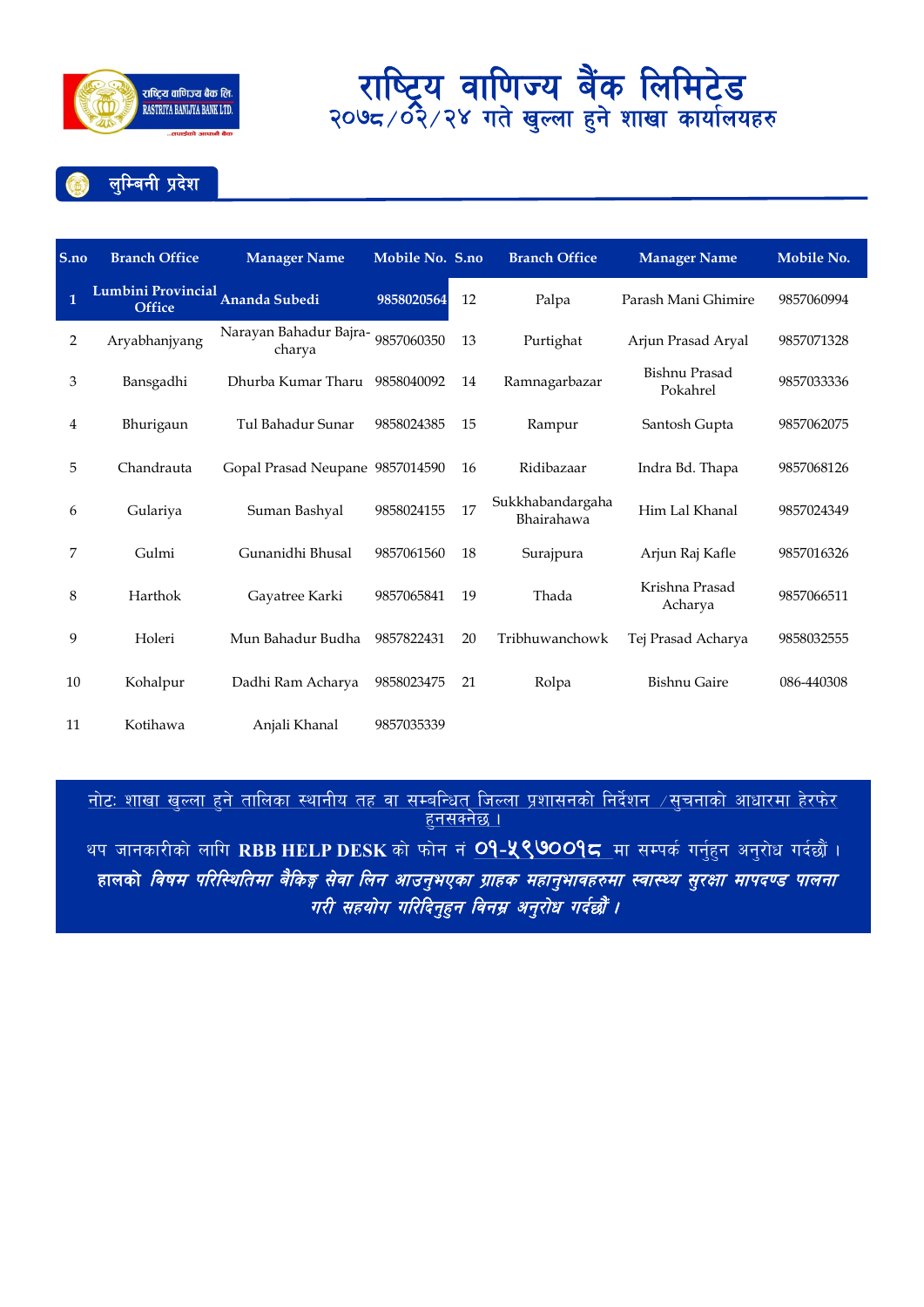

कर्णाली प्रदेश

| 19S.<br>no   | <b>Branch Office</b>         | <b>Manager Name</b>             | Mobile No. S.no |    | <b>Branch Office</b> | <b>Manager Name</b> | Mobile No. |
|--------------|------------------------------|---------------------------------|-----------------|----|----------------------|---------------------|------------|
| $\mathbf{1}$ | Karnali provincial<br>office | Ram Kumar Thapa                 | 9858070461      | 10 | Jajarkot             | Ilam bhadur Khadka  | 9858085055 |
| 2            | Bidhyapur                    | Naba Raj Khanal                 | 9858076444      | 11 | Jumla                | Ombahadur Shahi     | 9858320518 |
| 3            | Birendranagar                | JayPrakash Baral                | 9858046516      | 12 | Mehelkuna            | Chiranjibi Giri     | 9858063127 |
| 4            | Chaurjahari                  | Hikmat Bahadur Karki 9858029009 |                 | 13 | Mudkechula           | Shiva Tiwari        | 9857850520 |
| 5            | Chharkatangsong              | Binod Sharma                    | 9858029830      | 14 | Mugu                 | Harendra Bohora     | 9758900555 |
| 6            | Dailekh                      | Chetan BC                       | 9858051319      | 15 | Mugum Karma-<br>rong | Jangabir B.K.       | 9858390007 |
| 7            | Dolpobuddha                  | Bhima Sunar                     | 9858366051      | 16 | Simikot              | Sabita Shahi        | 9858322491 |
| 8            | Dullu                        | Krishna Prashad                 | 9858050219      | 17 | Soru                 | Jaya Bahadur Malla  | 9858390789 |
| 9            | Dunai                        | Chudamani K.C                   | 9858366003      |    |                      |                     |            |

<u>नाटः शाखा खुल्ला हुन ताालका स्थानाय तह वा सम्बान्धत् जिल्ला प्रशासनका निदशन ⁄ सुचनाका आधारमा हरफर</u> <sub>:</sub> <u>हुनसक्नछ ।</u>

थप जानकारीको लागि RBB HELP DESK को फोन नं <mark>O9-५९७००१८</mark> मा सम्पर्क गर्नुहुन अनुरोध गर्दछौं । हालको *विषम परिस्थितिमा बैकिङ्ग सेवा लिन आउनुभएका ग्राहक महानुभावहरुमा स्वास्थ्य सुरक्षा मापदण्ड पालना* गरी सहयोग गरिदिनुहुन विनम्र अनुरोध गर्दछौं ।